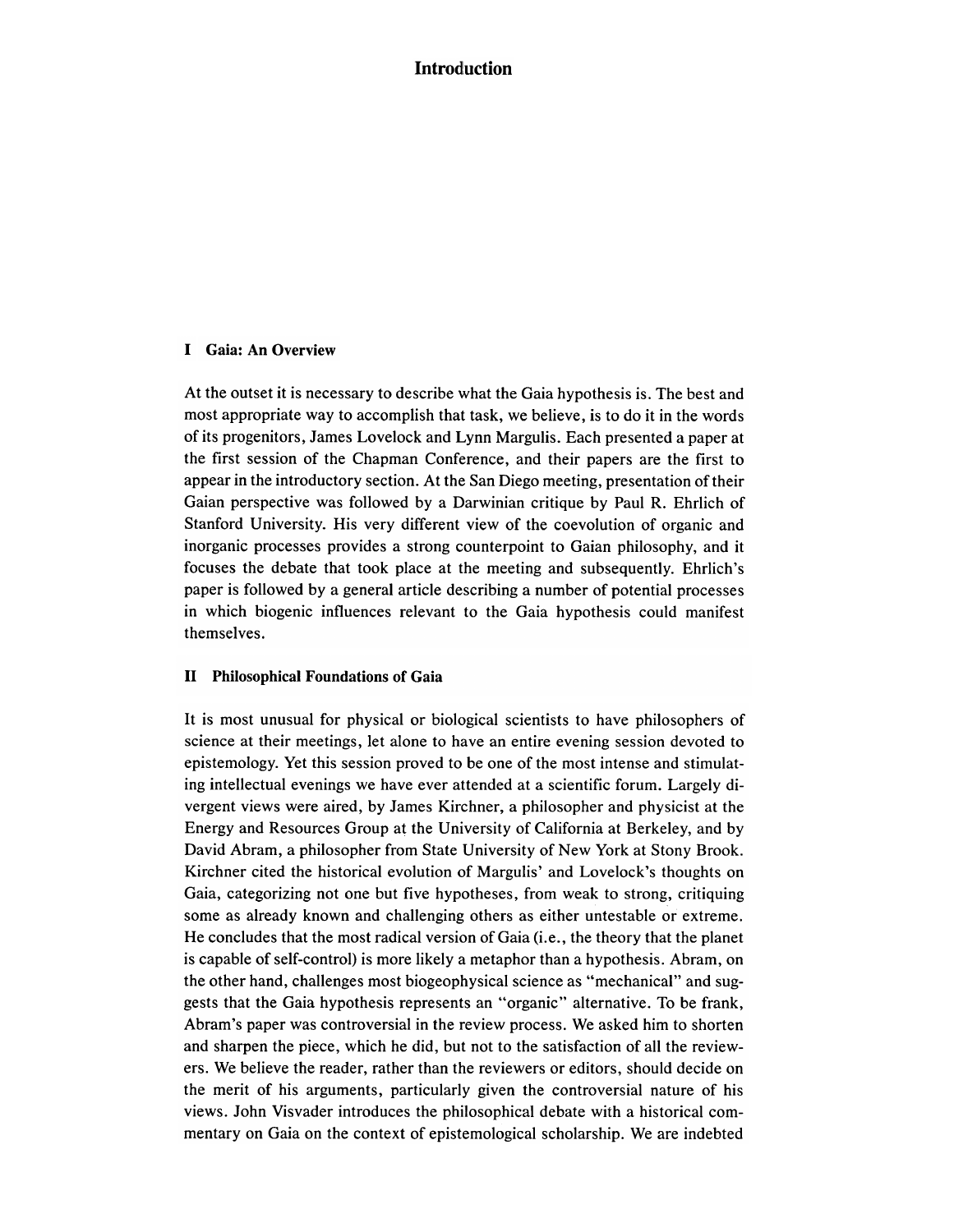to David Hawkins for helping to organize and run the session and for helping to translate some of the philosophical language into familiar terms that natural scientists could more easily digest.

### III Theoretical Foundations of Gala

What are the properties of Gaia and how do they fit in with other well-established principles of natural science ? The papers in the section on theoretical foundations of the Gala hypothesis address this knotty , central arena for disagreement . The players may have different opinions about Gala , but all are sizing her up next to the Procrustean bed of science -as-we-know -it . How well does she fit . . . and how many toes have to be severed to make the necessary adjustments ?

Chapters in this part explain ecological and climate fundamentals , devise several tests for possible Gaian processes, and explore the realm of hypothetical climate -life feedbacks on make -believe planets .

### IV Mechanisms: Sulfur

In the mid-1980s, James Lovelock visited the University of Washington in Seattle and met with an interdisciplinary team of scientists , including cloud microphysical chemist Robert Charlson, sulfur cycle biogeochemist Meinrat Andreae, and climate theorist Stephen Warren. Together they conceived a potential biogenic feedback process whereby dimethylsulfide produced in some phytoplankton escapes into the oceans and eventually is chemically transformed into atmospheric sulfur dioxide . Sulfur dioxide then is later chemically converted to sulfuric acid droplets that can serve as cloud condensation nuclei in the sparsely polluted oceanic regions of the Earth. Such nuclei can multiply substantially the number of droplets in a cloud, which in turn increases the reflectivity of the cloud, in ways that could affect the climate . It had been suggested in 1983 by Glenn Shaw that the Gaian mechanisms might operate through the Earth's sulfur cycle by involving biologically produced particles of sulfuric acid. Shaw was hesitant to extend this suggestion to cloud-climate modulation because of the complex nonlinear connectivity that exists between the acid droplets and the cloud properties, a topic summarized in his chapter. Charlson, on the other hand, discusses the cloud nuclei component. Ken Caldeira of New York University discusses evolutionary aspects of planktonic dimethyl sulfide production , and Meinrat Andreae reviews the global sulfur cycle in this context. This area of research, which involves substantial possibilities for hypothesis testing and experimental validation, has evolved substantially since the 1988 San Diego meeting , and these papers recount that debate in the light of what is known as of the end of 1990.

### V Mechanisms: Oxygen

One of the critical gases under the control of life is oxygen . The production of oxygen by photosynthesizing organisms is unquestioned among earth scientists ,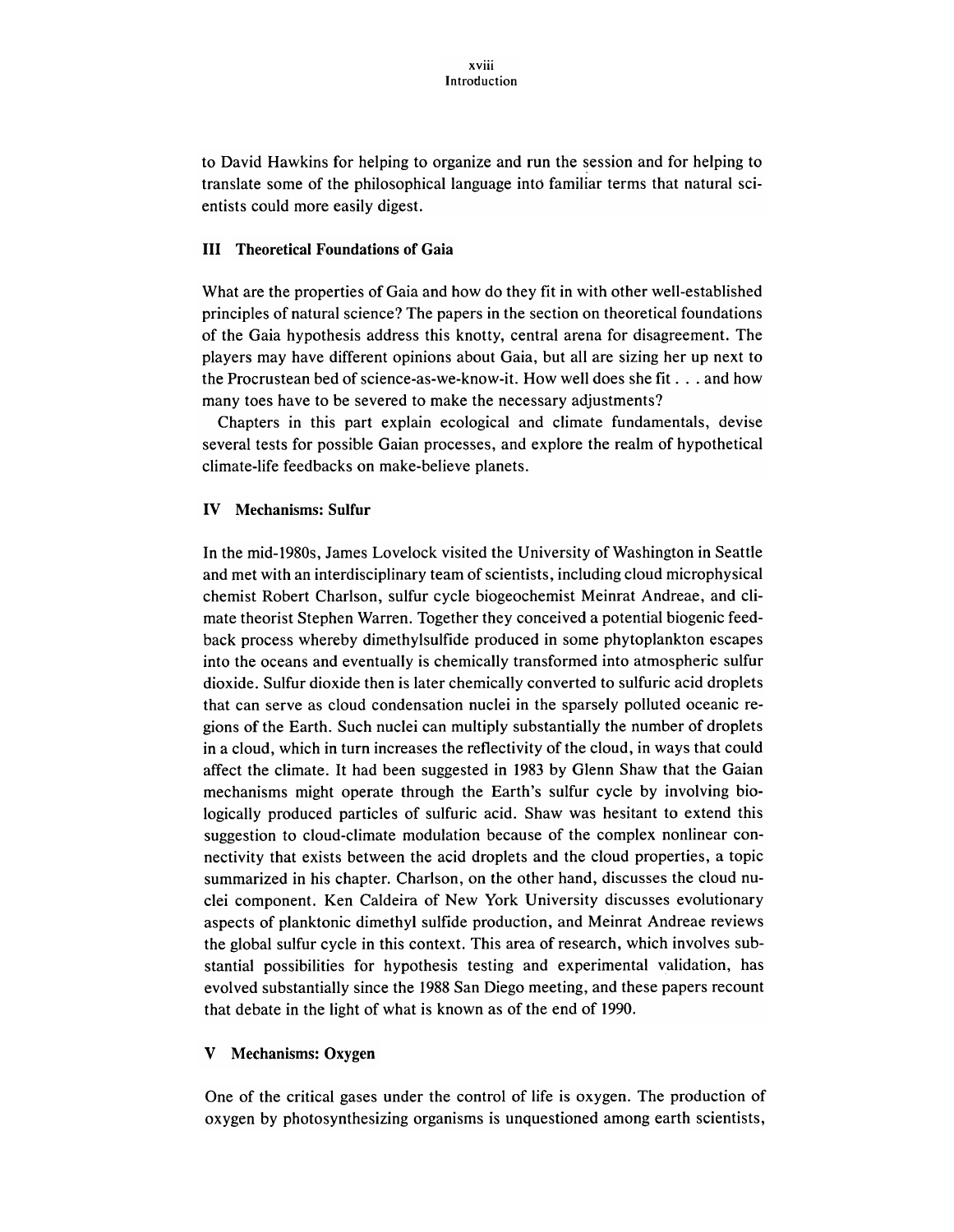but what happens to that oxygen once emitted depends on inorganic processes such as weathering and other chemical transformations, as well as oceanic and atmospheric circulation and temperatures . Fires , if they transform organic matter to charcoal, a relatively inert form of carbon, can increase oxygen by burying carbon. Robert Berner of Yale University and Heinrich Holland of Harvard, in particular, discuss not only oxygen but the biogeochemical processes and methods that are used for carbon cycle analysis as well.

# VI Mechanisms: Carbon and Biomass

On a world of carbon -based life forms , where else to look for Gaian mechanisms than carbon itself? This most ubiquitous and massive of biogeochemical cycles has countless subcycles turning at vastly different rates through the ages. If you do geology, you see the big slow cycles of mountains and oceans. If you do biology, you see the little, fast cycles of a microbe, a plant, or a whole population. Meeting participants bravely tried to drop their own cherished disciplinary blinders and see this massive cycle as others see it.

The chapters in this section span the geological timeline from the early history of our planet and life, 3.5 to 4 billion years ago, to the thousands-of-year timescales of glacial intervals. In addition, several contributors consider the relationship of carbon to biomass and biological evolution, certainly carbon's most elegant and complex manifestation.

# VII Other Mechanisms

Gaian principles can extend not only to the dominant biogeochemical cycles , the Big Three already discussed, but also to any other material and energy cycling processes on Earth. The section on other mechanisms offers a sampler of how Gaian processes may or may not involve trace gases, silica in the oceans, humus and biomineralization, weathering, fire, and even the cell walls of plants!

# VIII Gaia, Catastrophes, and Other Planets

If Gaia works on Earth during the general course of evolution, what happens when something disrupts business-as-usual wandering asteroids or comet nuclei, for instance? Just how robust is a Gaian system to outside perturbation from astronomical forces and what would it take to overwhelm it?

If Gala works on Earth , is it a one-shot success story , or can Gaian principles be generalized to other planets in our Solar System or other planets in the Galaxy ? To be truly generalizable, Gaian principles would have to be shown to be naturally emerging properties of planetary biological systems in the same way that we imagine (but have no current evidence for) life to be a naturally emerging property of matter in the universe. The chapters in the section on Gaia, catastrophes, and other planets deal with these intriguing , logical , but far -flung ramifications of the Gaia hypothesis.